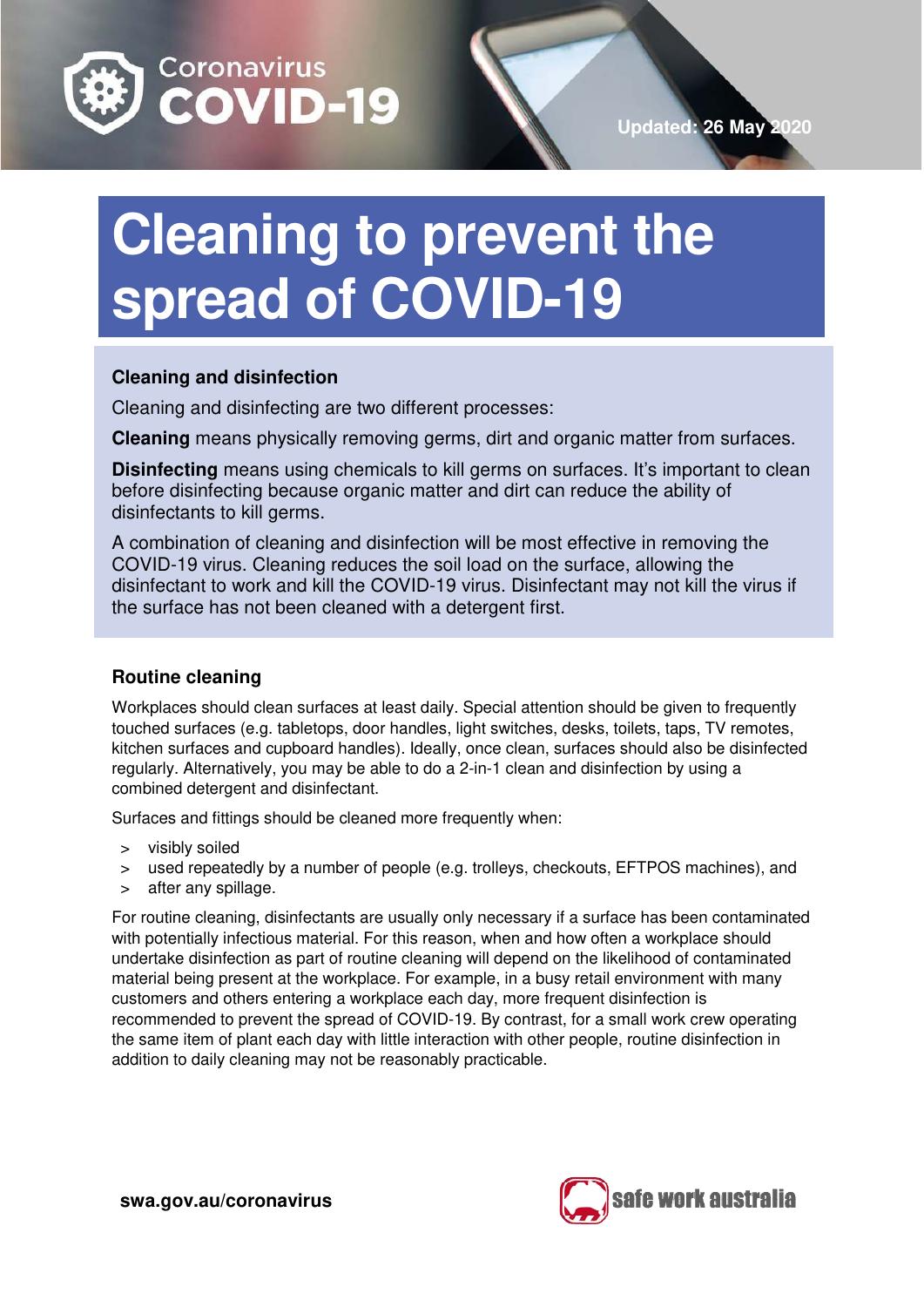

# **How do I clean?**

Use the following steps to clean an environment:

- 1. Wear gloves when cleaning. Gloves should be discarded after each clean. If it is necessary to use reusable gloves, gloves should only be used for COVID-19 related cleaning and should not be used for other purposes or shared between workers. Wash reusable gloves with detergent and water after use and leave to dry. Clean hands immediately after removing gloves using soap and water or hand sanitiser.
- 2. Thoroughly clean surfaces using detergent and water. Always clean from the cleanest surfaces to the dirtiest surfaces. This stops the transfer of germs to cleaner surfaces and allows you to physically remove and dispose of the largest possible amount of germs.
- 3. If you need to use a disinfectant, clean the surface first using detergent then apply a disinfectant or use a combined detergent and disinfectant (see next section). A disinfectant will not kill germs if the surface has not been cleaned first. Apply disinfectant to surfaces using disposable paper towel or a disposable cloth. If non-disposable cloths are used, ensure they are laundered and dried before reusing.
- 4. Allow the disinfectant to remain on the surface for the period of time required to kill the virus (contact time) as specified by the manufacturer. If no time is specified, leave for 10 minutes.

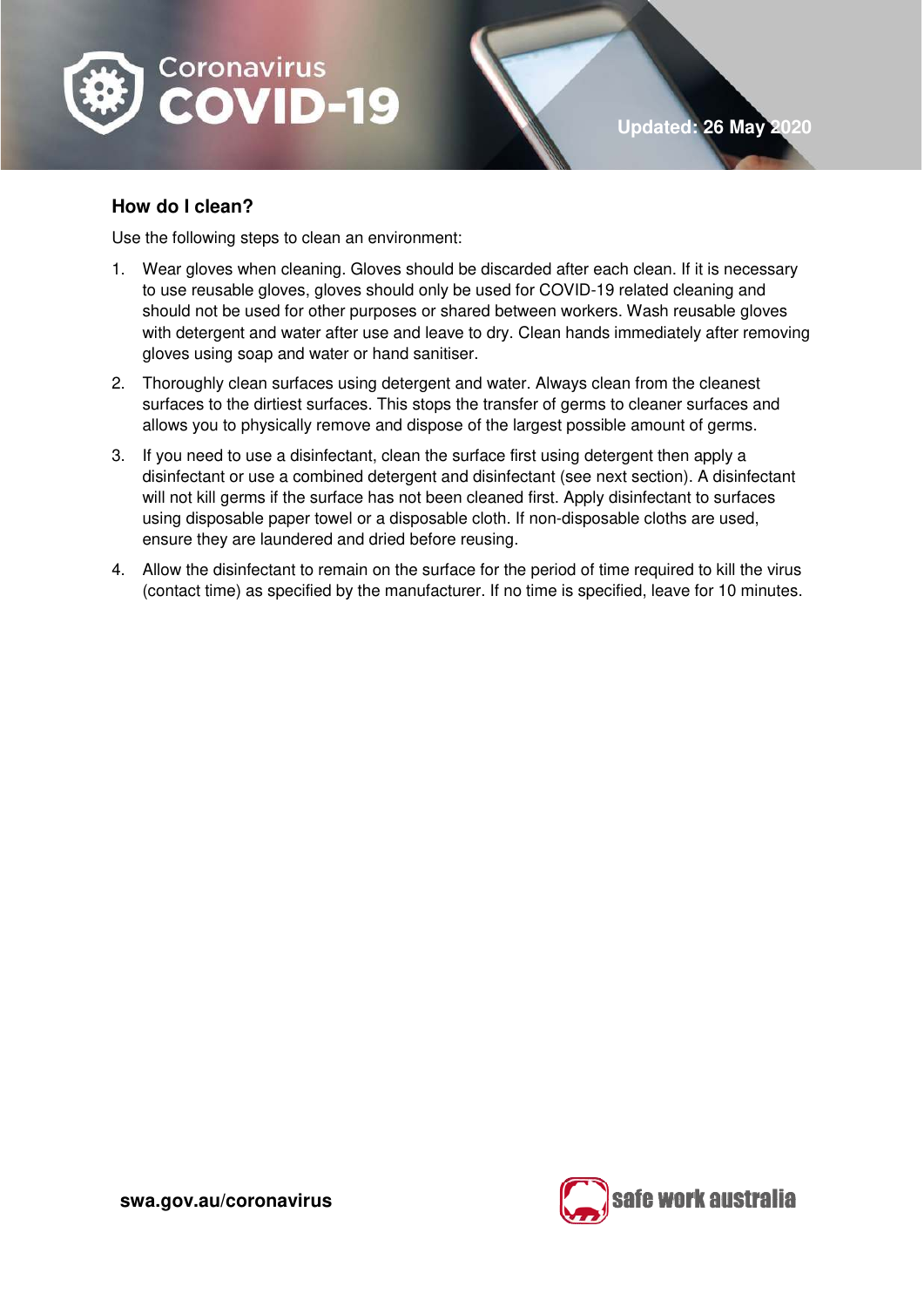

**Updated: 26 May** 

## **How should I clean if someone at my workplace is suspected or confirmed to have COVID-19?**

If a person who has been at your workplace is suspected or confirmed to have COVID-19, you must thoroughly clean and disinfect all areas of suspected contamination.

Clean and disinfect all areas (for example, offices, bathrooms and common areas) that were used by the suspected or confirmed case of COVID-19. Close off the affected area before cleaning and disinfection. Open outside doors and windows if possible to increase air circulation and then commence cleaning and disinfection.

- > clean and disinfect hard surfaces using either: a physical clean using detergent and water followed by a clean with 1,000 ppm bleach solution (2-step clean), for example, household bleach or hospital-grade bleach solutions that are readily available from retail stores. Bleach solutions should be made fresh daily.
- > a physical clean using a combined detergent and 1,000 ppm bleach solution (2-in-1 clean) made up daily from a concentrated solution (refer to the [Department of Health](https://www.health.gov.au/sites/default/files/documents/2020/03/environmental-cleaning-and-disinfection-principles-for-covid-19.pdf)  [website](https://www.health.gov.au/sites/default/files/documents/2020/03/environmental-cleaning-and-disinfection-principles-for-covid-19.pdf) for more information on achieving the correct bleach solution).

Once cleaning and disinfection is complete, place disposable cloths, PPE and covers in a plastic rubbish bag, place it inside another rubbish bag (double-bagging) and dispose of the bag in the general waste.

There is no need to close down an entire workplace, while cleaning and disinfection takes place, particularly if the person infected, or suspected to be infected, has only visited parts of the workplace. However the cleaning and disinfection must occur before any workers return to affected areas.

Whether you need to suspend operations in your workplace will depend on factors such as the size of the workplace, nature of work, number of people, and suspected areas of contamination in your workplace.

Those cleaning an area of suspected contamination need to be equipped with appropriate Personal protective equipment (PPE). This includes disposable gloves and safety eyewear to protect against chemical splashes. If there is visible contamination with respiratory secretions or other body fluids in the area, the cleaning staff should also wear a disposable apron. If the person with suspected or confirmed COVID-19 is in the area to be cleaned (e.g. a hotel room), put on a surgical mask and ask the person to step outside if possible.

Clean your hands using soap and water for at least 20 seconds, or where this is not possible, hand sanitiser of with at least 60% ethanol or 70% isopropanol as the active ingredient) before putting on and after removing PPE.

Cleaning equipment including mop heads and cloths should be laundered using hot water and completely dried before re-use. Cleaning equipment such as buckets should be emptied and cleaned with a new batch of disinfectant and allowed to dry completely before re-use.

If your workplace handles food, you should follow the additional advice of [Food Standards](https://www.foodstandards.gov.au/consumer/safety/Pages/NOVEL-CORONAVIRUS-AND-FOOD-SAFETY.aspx)  [Australia New Zealand.](https://www.foodstandards.gov.au/consumer/safety/Pages/NOVEL-CORONAVIRUS-AND-FOOD-SAFETY.aspx)



**swa.gov.au/coronavirus**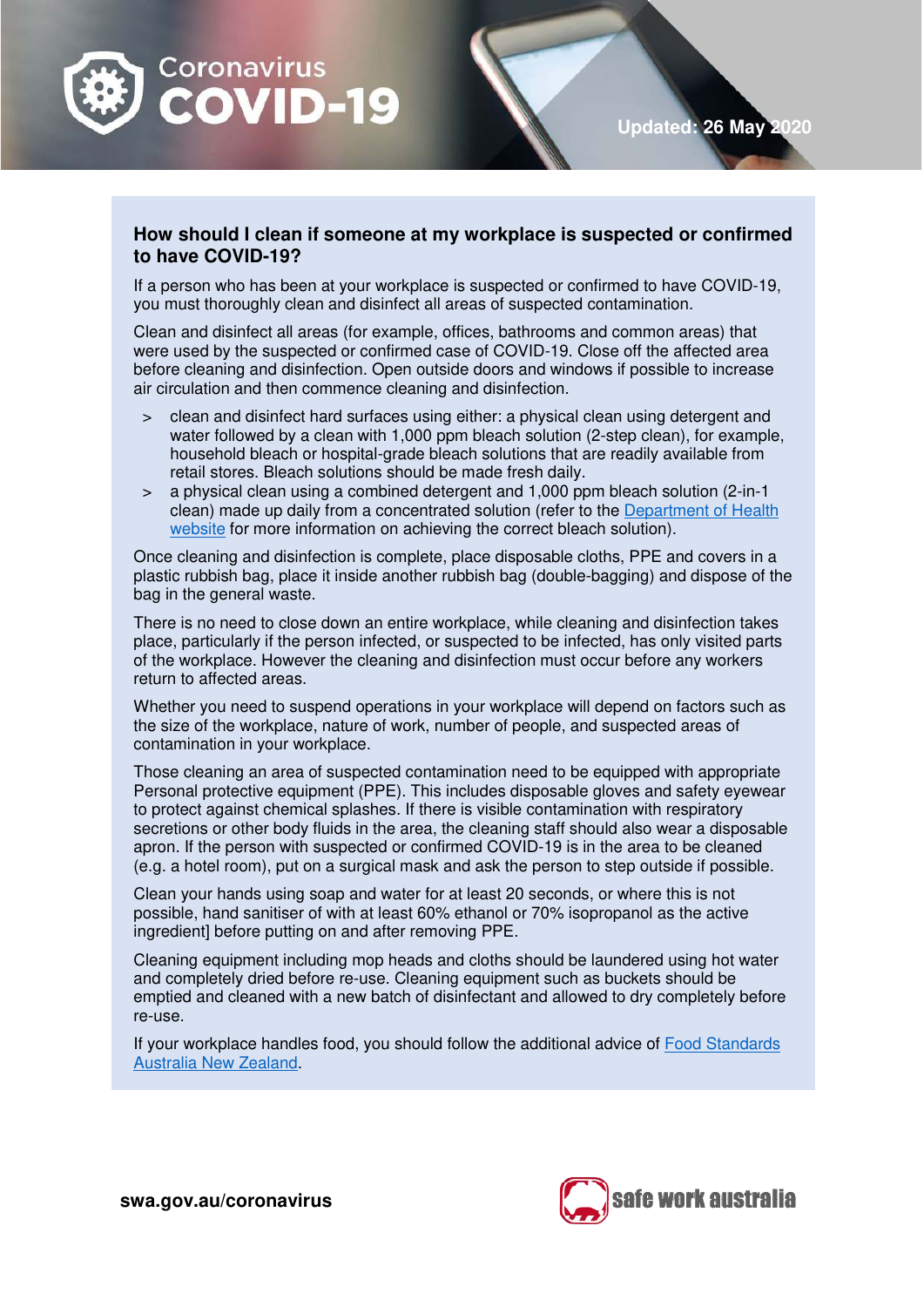

## **What should I use for routine cleaning?**

#### Hard surfaces

In most circumstances, cleaning with detergent and water is sufficient.

#### Soft or porous surfaces

For soft or porous surfaces like fabric or leather, seek advice from the manufacturer of the item to be cleaned about which products can be safely used.

Detergent can generally be used to clean fabric surfaces. If more thorough cleaning is needed, fabric surfaces may be steam cleaned. Leather will have special cleaning requirements.

If soft or porous surfaces require regular cleaning, such as seats in offices, or in vehicles, it may be more effective to use a removable washable cover or a disposable cover and replace these as regularly as you would clean the surfaces.

## **What should I use to disinfect?**

#### Hard surfaces

Disinfectants that are suitable for use on hard surfaces (that is, surfaces where any spilt liquid pools, and does not soak in) include: alcohol in a concentration of at least 70%, chlorine bleach in a concentration of 1000 parts per million, oxygen bleach, or wipes and sprays that contain quaternary ammonium compounds. These chemicals will be labelled as 'disinfectant' on the packaging and must be diluted or used following the instructions on the packaging to be effective.

### Soft or porous surfaces

Disinfectant is not suitable on fabric surfaces as it only works with extended contact time with the surface.

## **Using disinfectants safely**

Follow all manufacturer's instructions and read the label and the Safety Data Sheet (SDS). For information on how to read labels and SDS, see the Safe Work Australia [SDS page.](https://www.safeworkaustralia.gov.au/sds)

Do not use different types of disinfectants together.

Store your disinfectants safely and securely, out of direct sunlight and away from heat sources.

Mix your disinfectants in a well-ventilated area. Some concentrated products recommend the use of a local exhaust ventilation system.

For spraying or misting products, spray directly into the cleaning cloth to dampen the cloth for use. Take care not to generate a mist.

PPE to use when diluting and using disinfectants includes:

- > gloves, elbow-length if available, and
- > eye protection (safety glasses, not prescription glasses).



**swa.gov.au/coronavirus**